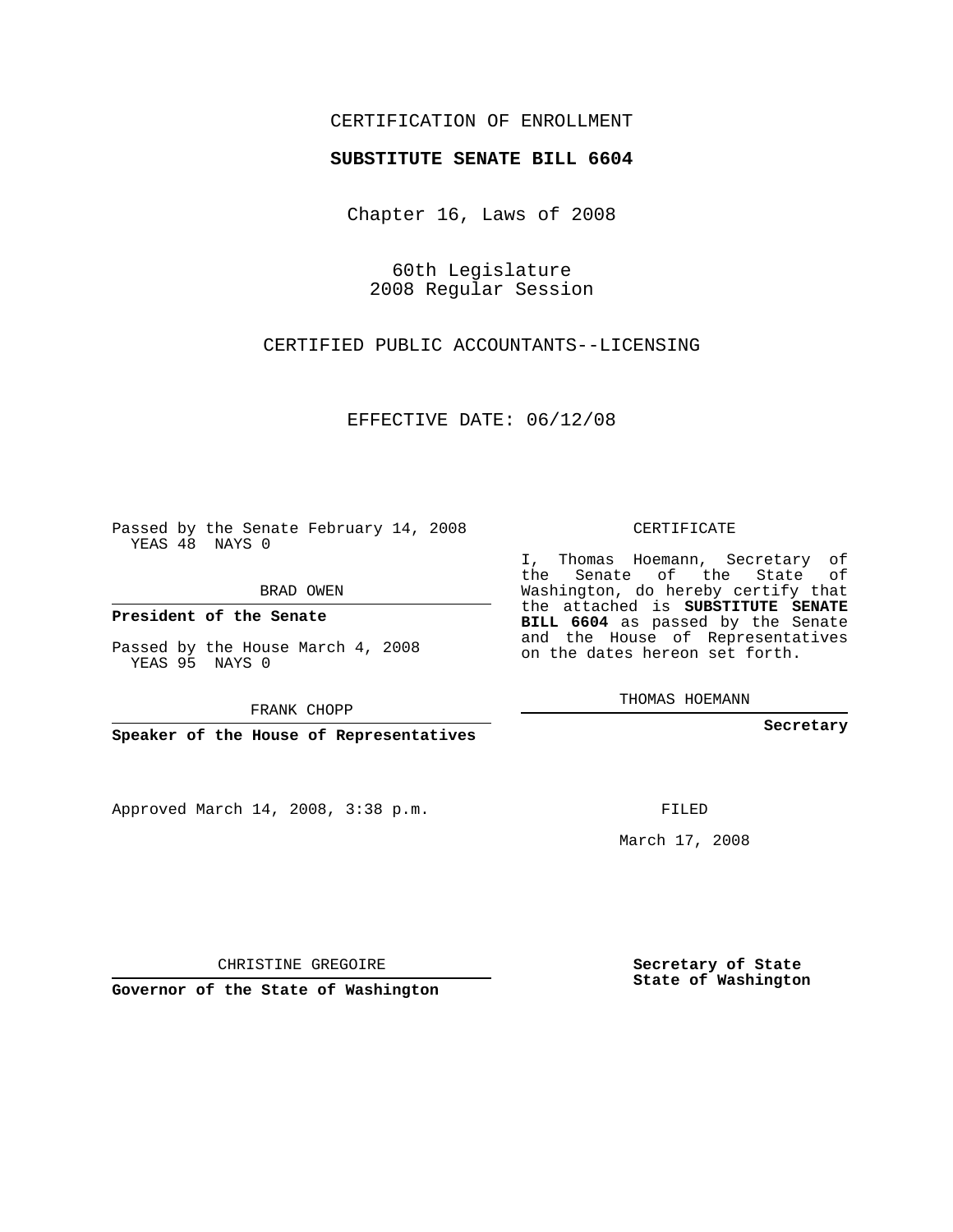## **SUBSTITUTE SENATE BILL 6604** \_\_\_\_\_\_\_\_\_\_\_\_\_\_\_\_\_\_\_\_\_\_\_\_\_\_\_\_\_\_\_\_\_\_\_\_\_\_\_\_\_\_\_\_\_

\_\_\_\_\_\_\_\_\_\_\_\_\_\_\_\_\_\_\_\_\_\_\_\_\_\_\_\_\_\_\_\_\_\_\_\_\_\_\_\_\_\_\_\_\_

Passed Legislature - 2008 Regular Session

**State of Washington 60th Legislature 2008 Regular Session**

**By** Senate Labor, Commerce, Research & Development (originally sponsored by Senators Murray, Holmquist, Kohl-Welles, Prentice, King, and Marr)

READ FIRST TIME 02/07/08.

 AN ACT Relating to enhancing the mobility of certified public accountants; amending RCW 18.04.025, 18.04.195, 18.04.205, 18.04.345, and 18.04.350; and creating new sections.

BE IT ENACTED BY THE LEGISLATURE OF THE STATE OF WASHINGTON:

 NEW SECTION. **Sec. 1.** The legislature finds the multiple state licensing and registering requirements for certified public accountants to be cumbersome and an unnecessary constraint on the consumers of professional certified public accountant services. In the majority of United States jurisdictions, certified public accountants are licensed based on substantially equivalent education, national exam, and experience requirements. Yet in order to serve their various client needs, certified public accountants must often delay service while they first spend countless hours and dollars to register with regulators in the jurisdictions of the client.

 To clarify the legislative intent of chapter 294, Laws of 2001, reduce the administrative licensing burden on certified public accountants licensed in any substantially equivalent jurisdiction, and facilitate consumer choice, the legislature intends to eliminate the requirement for out-of-state certified public accountants to notify the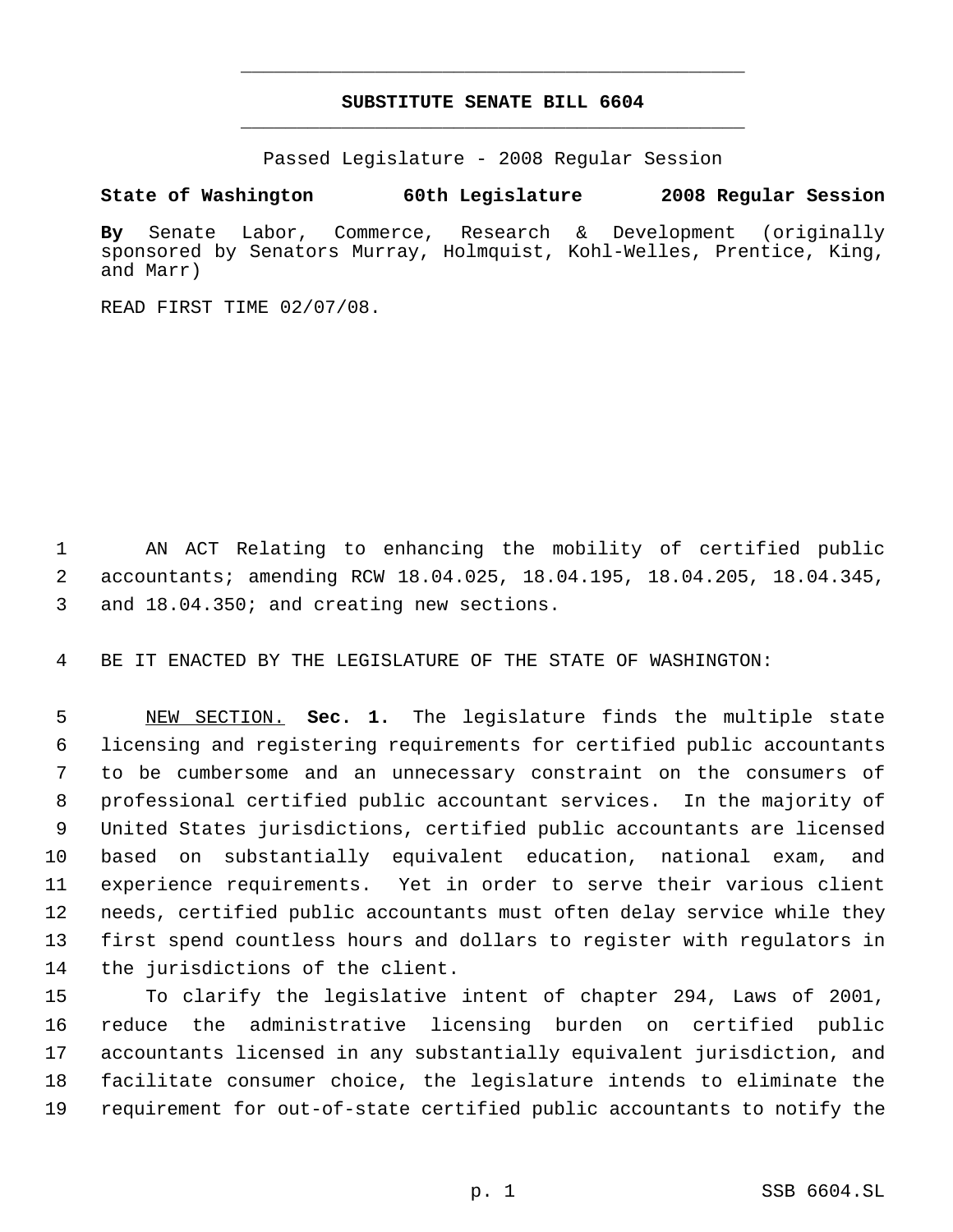Washington state board of accountancy of intent to practice and pay a fee; however, firms providing audit or opinion-type services would be required to be licensed in this state. The requirement for notification will be replaced with "consent to automatic jurisdiction," which clarifies the legal disciplinary authority of the Washington state board of accountancy over out-of-state certified public accountants practicing in Washington state. This allows the board to more efficiently protect consumers while facilitating practice mobility and consumer choice.

 **Sec. 2.** RCW 18.04.025 and 2001 c 294 s 2 are each amended to read as follows:

 Unless the context clearly requires otherwise, the definitions in this section apply throughout this chapter.

 (1) "Board" means the board of accountancy created by RCW 18.04.035.

 (2) "Certificate holder" means the holder of a certificate as a certified public accountant who has not become a licensee, has maintained CPE requirements, and who does not practice public accounting.

 (3) "Certified public accountant" or "CPA" means a person holding a certified public accountant license or certificate.

 (4) "State" includes the states of the United States, the District 23 of Columbia, Puerto Rico, Guam, ((and)) the United States Virgin 24 Islands, and the Commonwealth of the Northern Mariana Islands at such time as the board determines that the Commonwealth of the Northern Mariana Islands is issuing licenses under the substantially equivalent standards in RCW 18.04.350(2)(a).

 (5) "Reports on financial statements" means any reports or opinions 29 prepared by licensees or persons holding practice privileges under substantial equivalency, based on services performed in accordance with generally accepted auditing standards, standards for attestation engagements, or standards for accounting and review services as to whether the presentation of information used for guidance in financial transactions or for accounting for or assessing the status or performance of commercial and noncommercial enterprises, whether public, private, or governmental, conforms with generally accepted 37 accounting principles or (( $\theta$ ther)) another comprehensive (( $\theta$ ases))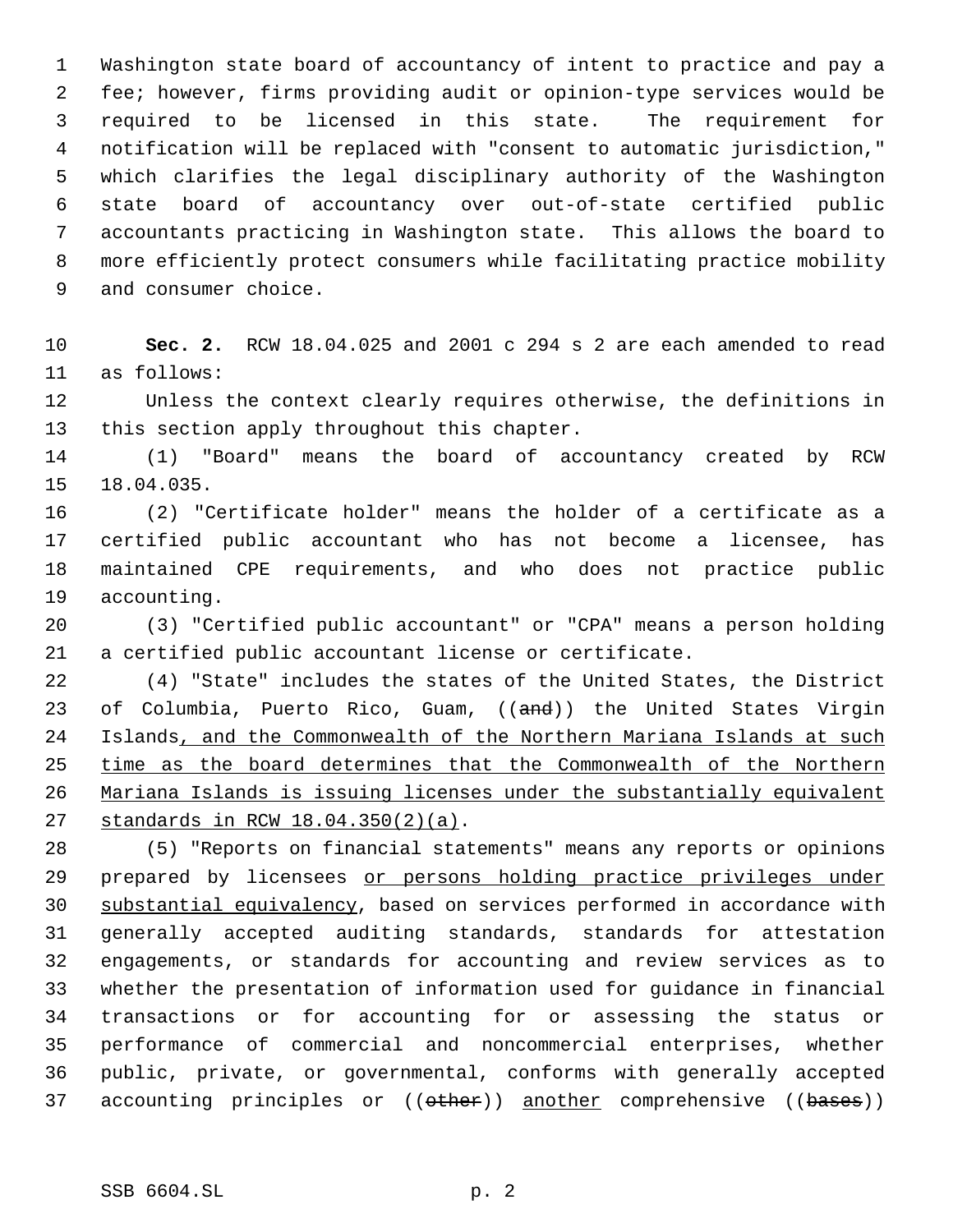basis of accounting. "Reports on financial statements" does not 2 include services referenced in RCW  $18.04.350((\leftarrow\leftarrow\leftarrow))$  (10) provided by persons not holding a license under this chapter.

 (6) ((The)) "Practice of public accounting" means performing or offering to perform by a person or firm holding itself out to the public as a licensee, for a client or potential client, one or more kinds of services involving the use of accounting or auditing skills, including the issuance of "audit reports," "review reports," or "compilation reports" on financial statements, or one or more kinds of management advisory, or consulting services, or the preparation of tax 11 returns, or the furnishing of advice on tax matters. ((The)) "Practice of public accounting" shall not include practices that are permitted 13 under the provisions of RCW  $18.04.350((\leftarrow\leftarrow\leftarrow))$  (10) by persons or firms not required to be licensed under this chapter.

 (7) "Firm" means a sole proprietorship, a corporation, or a partnership. "Firm" also means a limited liability company formed under chapter 25.15 RCW.

(8) "CPE" means continuing professional education.

 (9) "Certificate" means a certificate as a certified public accountant issued prior to July 1, 2001, as authorized under the provisions of this chapter.

 (10) "Licensee" means the holder of a license to practice public accountancy issued under this chapter.

 (11) "License" means a license to practice public accountancy issued to an individual under this chapter, or a license issued to a firm under this chapter.

 (12) "Manager" means a manager of a limited liability company licensed as a firm under this chapter.

 (13) "NASBA" means the national association of state boards of accountancy.

 (14) "Quality assurance review" means a process established by and conducted at the direction of the board of study, appraisal, or review 33 of one or more aspects of the attest or compilation work of a licensee or licensed firm in the practice of public accountancy, by a person or persons who hold licenses and who are not affiliated with the person or firm being reviewed.

 (15) "Peer review" means a study, appraisal, or review of one or 38 more aspects of the attest or compilation work of a licensee or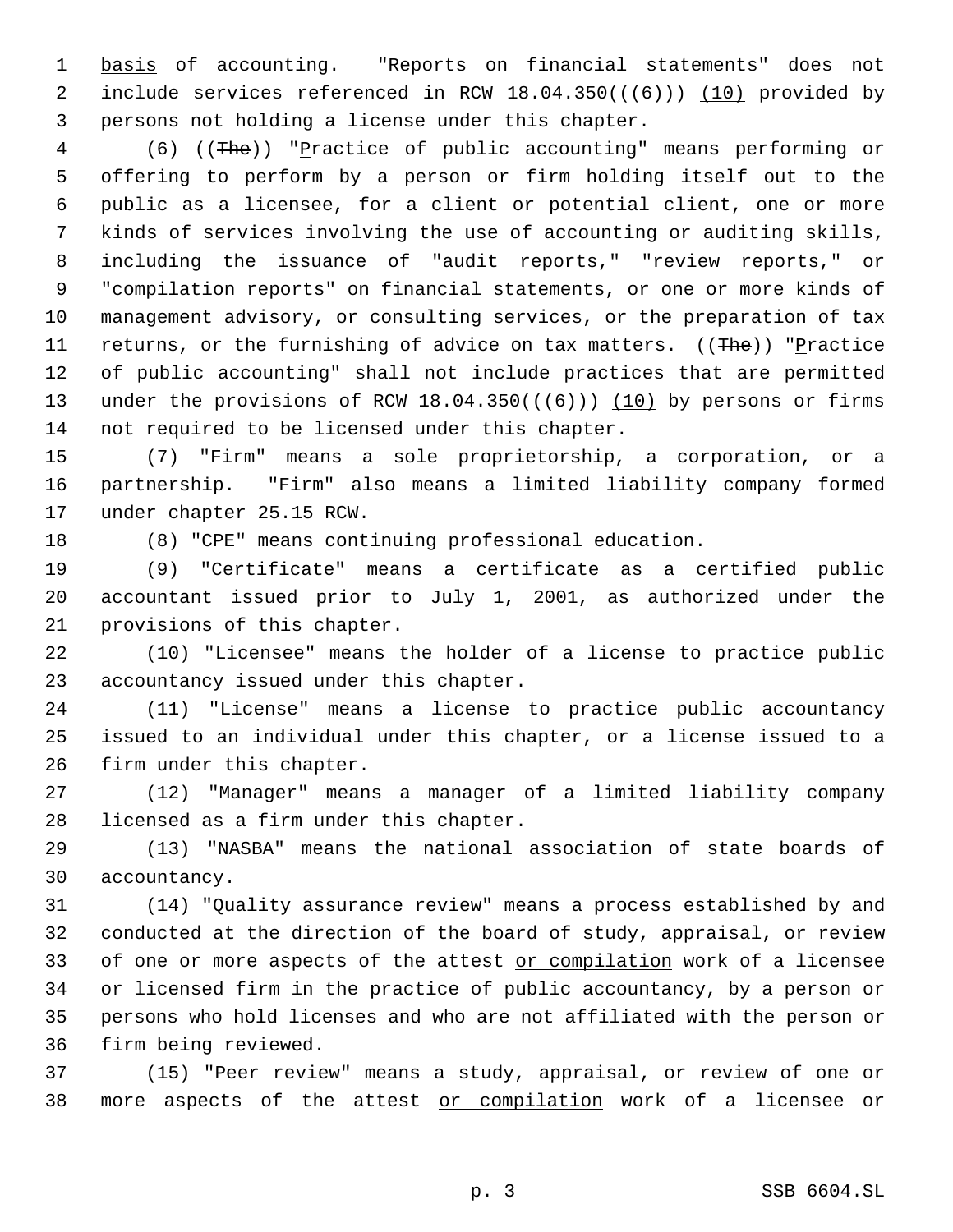licensed firm in the practice of public accountancy, by a person or persons who hold licenses and who are not affiliated with the person or firm being reviewed, including a peer review, or any internal review or inspection intended to comply with quality control policies and procedures, but not including the "quality assurance review" under subsection (14) of this section.

 (16) "Review committee" means any person carrying out, administering or overseeing a peer review authorized by the reviewee.

 (17) "Rule" means any rule adopted by the board under authority of this chapter.

 (18) "Holding out" means any representation to the public by the use of restricted titles as set forth in RCW 18.04.345 by a person or firm that the person or firm holds a license under this chapter and that the person or firm offers to perform any professional services to the public as a licensee. "Holding out" shall not affect or limit a person or firm not required to hold a license under this chapter from engaging in practices identified in RCW 18.04.350.

18 (19) (("Natural person")) "Individual" means a living, human being.

 (20) "Inactive" means the certificate is in an inactive status because a person who held a valid certificate before July 1, 2001, has not met the current requirements of licensure and has been granted inactive certificate holder status through an approval process established by the board.

 (21) "Attest" means providing the following financial statement services:

 (a) Any audit or other engagement to be performed in accordance 27 with the statements on auditing standards;

 (b) Any review of a financial statement to be provided in accordance with the statements on standards for accounting and review services;

 (c) Any examination of prospective financial information to be performed in accordance with the statements on standards for 33 attestation engagements; and

 (d) Any engagement to be performed in accordance with the public company accounting oversight board auditing standards.

 (22) "Compilation" means providing a service to be performed in accordance with statements on standards for accounting and review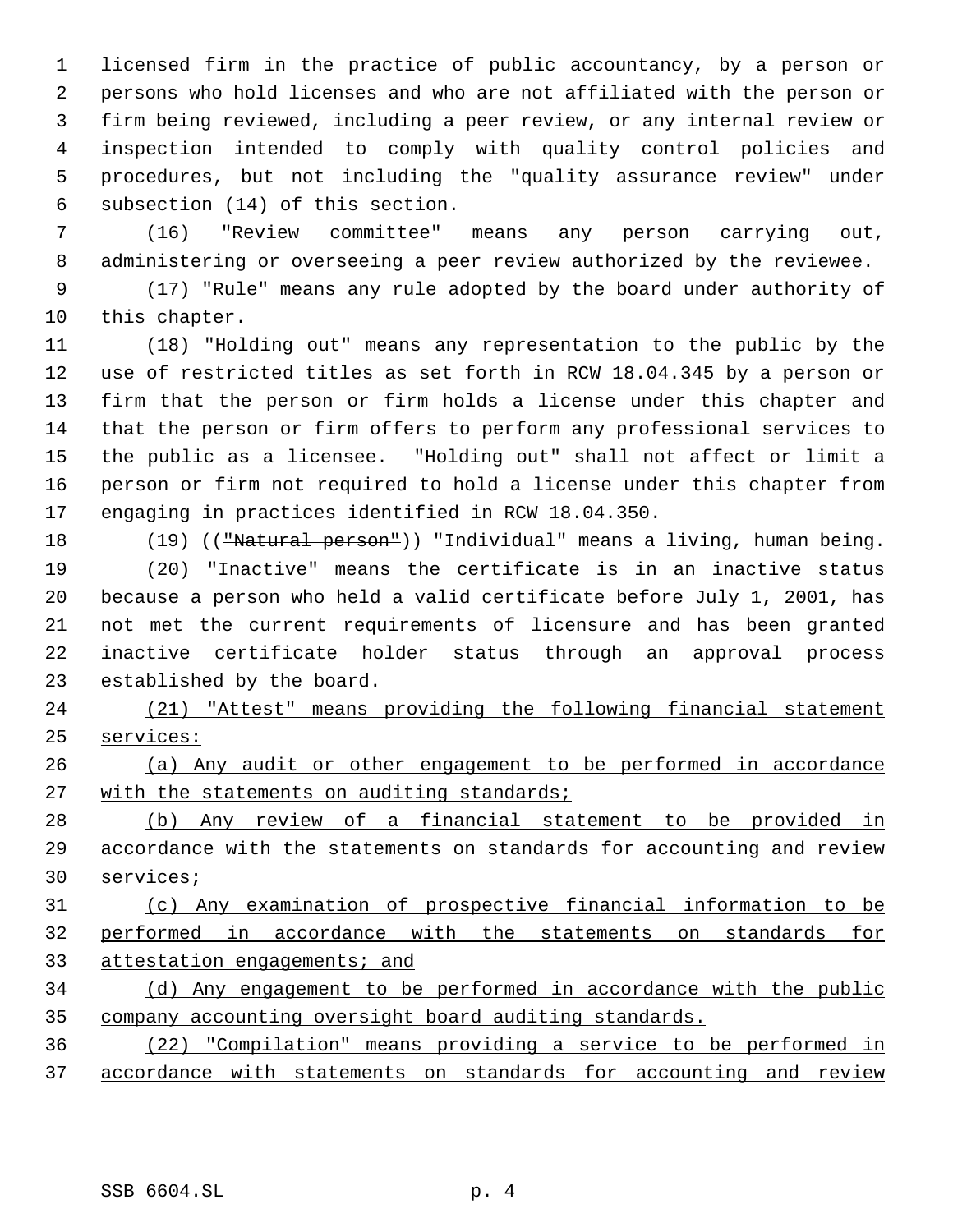| $\mathbf 1$    | services that is presenting in the form of financial statements,        |
|----------------|-------------------------------------------------------------------------|
| 2              | information that is the representation of management (owners) without   |
| 3              | undertaking to express any assurance on the statements.                 |
| $\overline{4}$ | (23) "Home office" is the location specified by the client as the       |
| 5              | address to which a service is directed.                                 |
| 6              | (24) "Person" means any individual, nongovernmental organization,       |
| 7              | or business entity regardless of legal form, including a sole           |
| 8              | proprietorship, firm, partnership, corporation, limited liability       |
| 9              | company, association, or not-for-profit organization, and including the |
| 10             | sole proprietor, partners, members, and, as applied to corporations,    |
| 11             | the officers.                                                           |
| 12             | (25) "Principal place of business" means the office location            |
| 13             | designated by the licensee for purposes of substantial equivalency and  |
| 14             | reciprocity.                                                            |
| 15             | (26) "Sole proprietorship" means a legal form of organization owned     |
| 16             | by one person meeting the requirements of RCW 18.04.195.                |
|                |                                                                         |
| 17             | Sec. 3. RCW 18.04.195 and 2003 c 290 s 1 are each amended to read       |
| 18             | as follows:                                                             |
| 19             | (1) The board shall grant or renew licenses to practice as a CPA        |
| 20             | firm to applicants that demonstrate their qualifications therefore in   |
| 21             | accordance with this section.                                           |
| 22             | (a) The following must hold a license issued under this section:        |
| 23             | (i) Any firm with an office in this state performing attest             |
| 24             | services as defined in RCW 18.04.025(21) or compilations as defined in  |
| 25             | RCW $18.04.025(22)$ ;                                                   |
| 26             | (ii) Any firm with an office in this state that uses the title          |
| 27             | "CPA" or "CPA firm"; or                                                 |
| 28             | (iii) Any firm that does not have an office in this state but           |
| 29             | performs attest services described in RCW 18.04.025(21) (a), (c), or    |
| 30             | (d) for a client having its home office in this state.                  |
| 31             | (b) A firm that is not subject to the requirements of subsection        |
| 32             | $(1)(a)(iii)$ of this section may perform other professional services   |
| 33             | while using the title "CPA" or "CPA firm" in this state without a       |
| 34             | license issued under this section only if:                              |
|                |                                                                         |
| 35             | (i) The firm performs such services through an individual with          |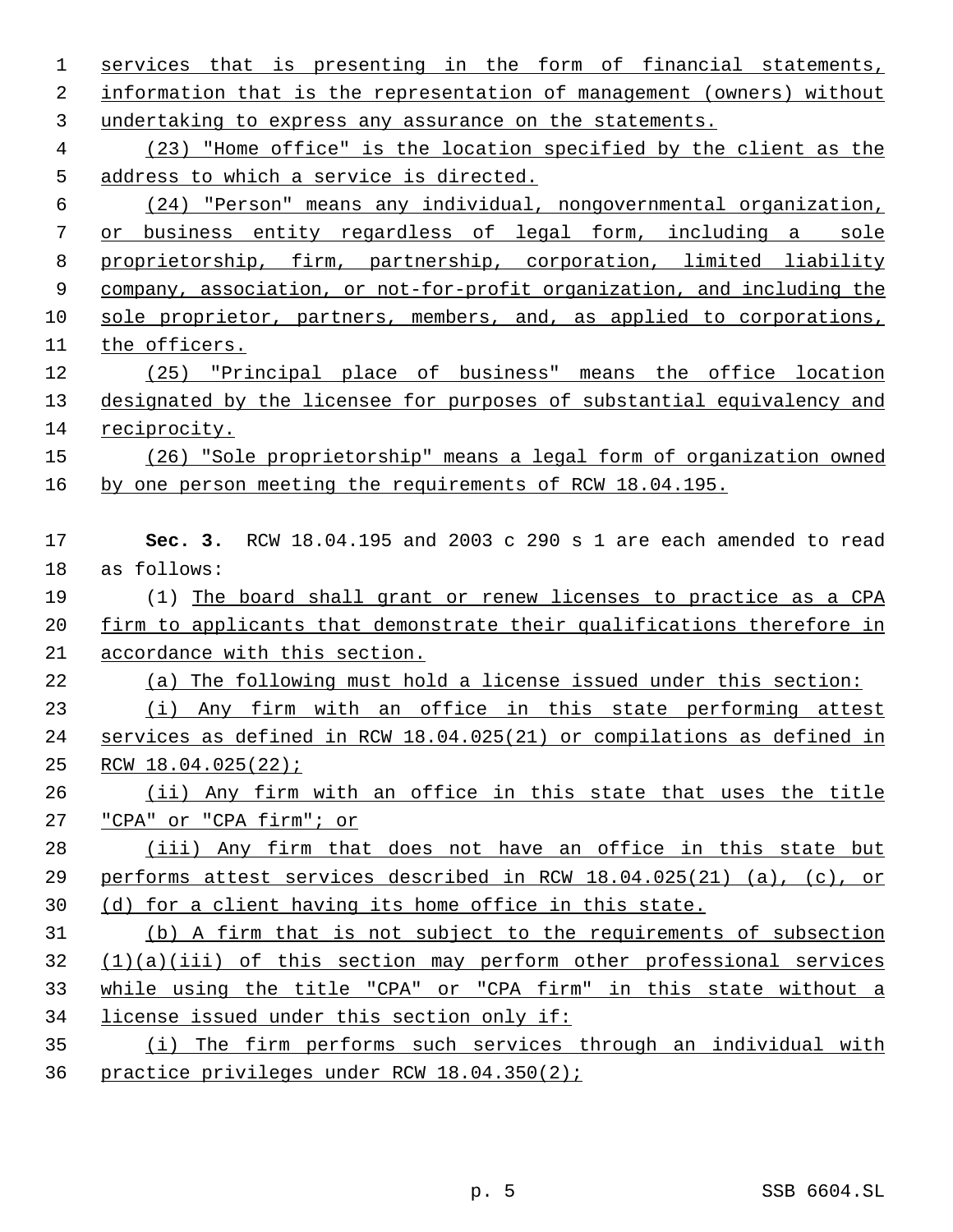1 (ii) The firm can lawfully do so in the state where said 2 individuals with practice privileges have their principal place of 3 business; and

 4 (iii) A firm performing services described in RCW 18.04.025 (21)(b) 5 and (22) meets the board's quality assurance program requirements 6 authorized by RCW 18.04.055(9) and the rules implementing that section.

 (2) A sole proprietorship ((engaged in business in this state and offering to issue or issuing reports on financial statements or using 9 the title CPA or certified public accountant)) required to obtain a license under subsection (1) of this section shall license, as a firm, every three years with the board.

12 (a) The sole proprietor shall hold and renew a license to practice 13 under RCW 18.04.105 and 18.04.215, or, in the case of a sole 14 proprietorship that must obtain a license pursuant to subsection 15  $(1)(a)(iii)$  of this section, be a licensee of another state who meets 16 the requirements in RCW 18.04.350(2);

17 (b) Each resident ((person)) individual in charge of an office 18 located in this state shall hold and renew a license to practice under 19 RCW 18.04.105 and 18.04.215; and

20 (c) The licensed firm must meet competency requirements established 21 by rule by the board.

 $((+2))$   $(3)$  A partnership ((engaged in business in this state and 23 offering to issue or issuing reports on financial statements or using 24 the title CPA or certified public accountant)) required to obtain a license under subsection (1) of this section shall license as a firm every three years with the board, and shall meet the following requirements:

28 (a) At least one general partner of the partnership shall hold and 29 renew a license to practice under RCW 18.04.105 and 18.04.215, or, in 30 the case of a partnership that must obtain a license pursuant to 31 subsection (1)(a)(iii) of this section, be a licensee of another state 32 who meets the requirements in RCW 18.04.350(2);

33 (b) Each resident ((person)) individual in charge of an office in 34 this state shall hold and renew a license to practice under RCW 35 18.04.105 and 18.04.215;

36 (c) At least a simple majority of the ownership of the licensed 37 firm in terms of financial interests and voting rights of all partners 38 or owners shall be held by ((natural)) persons who are licensees or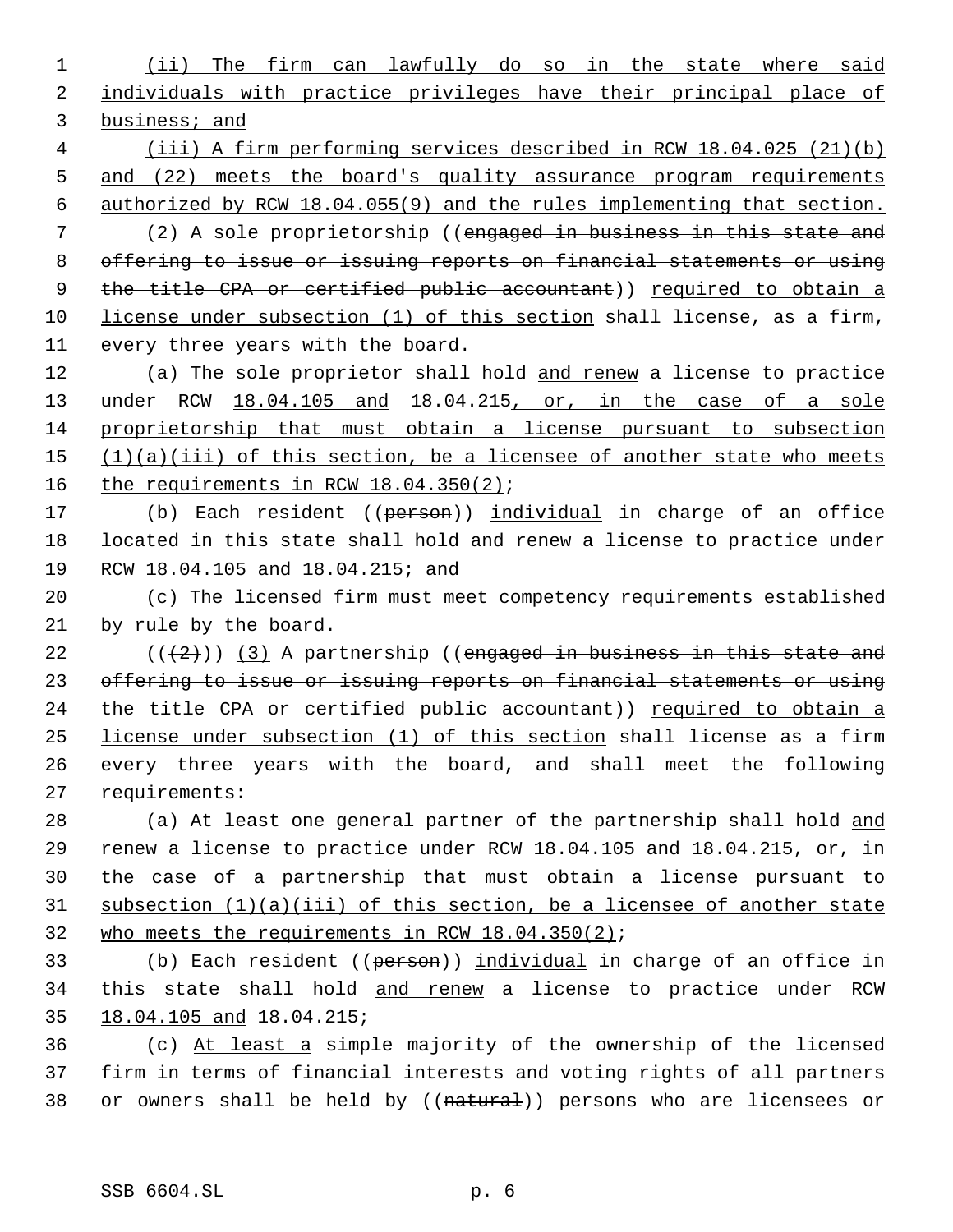holders of a valid license issued under this chapter or by another 2 state ((that entitles the holder to practice public accounting in this 3 state)). The principal partner of the partnership and any partner having authority over issuing reports on financial statements shall 5 hold a license under this chapter or issued by another state ((that entitles the holder to practice public accounting in this state)); and

 (d) The licensed firm must meet competency requirements established by rule by the board.

 $((+3))$   $(4)$  A corporation ((engaged in business in this state and offering to issue or issuing reports on financial statements or using 11 the title CPA or certified public accountant)) required to obtain a 12 license under subsection (1) of this section shall license as a firm every three years with the board and shall meet the following requirements:

 (a) At least a simple majority of the ownership of the licensed firm in terms of financial interests and voting rights of all 17 shareholders or owners shall be held by ((natural)) persons who are licensees or holders of a valid license issued under this chapter or by 19 another state ((that entitles the holder to practice public accounting 20 in this state)) and is principally employed by the corporation or actively engaged in its business. The principal officer of the corporation and any officer or director having authority over issuing reports on financial statements shall hold a license under this chapter 24 or issued by another state ((that entitles the holder to practice 25 public accounting in this state));

 (b) At least one shareholder of the corporation shall hold a 27 license under RCW 18.04.105 and 18.04.215, or, in the case of a corporation that must obtain a license pursuant to subsection (1)(a)(iii) of this section, be a licensee of another state who meets the requirements in RCW 18.04.350(2);

31 (c) Each resident ((person)) individual in charge of an office located in this state shall hold and renew a license under RCW 18.04.105 and 18.04.215;

 (d) A written agreement shall bind the corporation or its shareholders to purchase any shares offered for sale by, or not under the ownership or effective control of, a qualified shareholder, and bind any holder not a qualified shareholder to sell the shares to the corporation or its qualified shareholders. The agreement shall be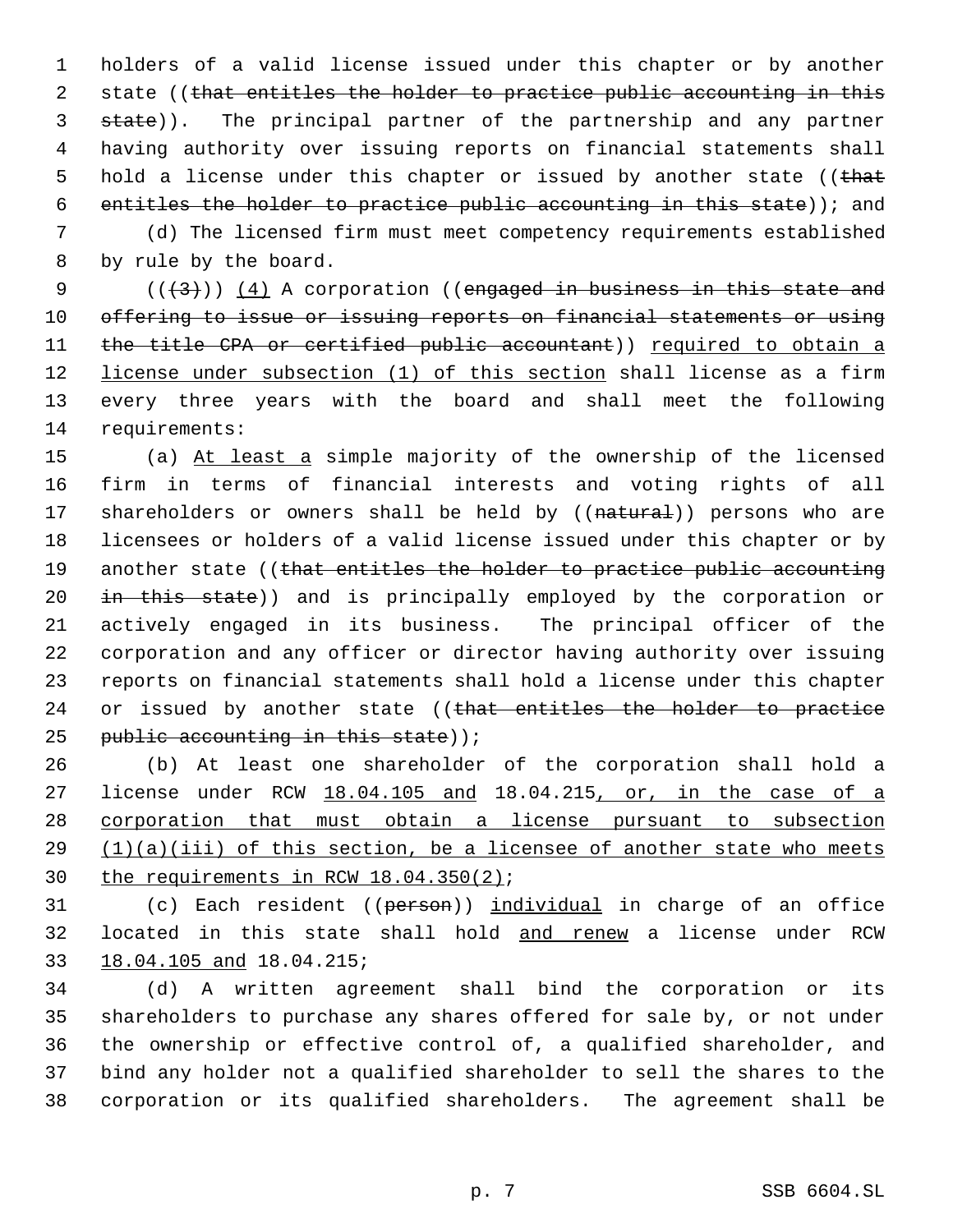noted on each certificate of corporate stock. The corporation may purchase any amount of its stock for this purpose, notwithstanding any impairment of capital, as long as one share remains outstanding;

 (e) The corporation shall comply with any other rules pertaining to corporations practicing public accounting in this state as the board may prescribe; and

 (f) The licensed firm must meet competency requirements established by rule by the board.

 $((+4))$   $(5)$  A limited liability company ((engaged in business in this state and offering to issue or issuing reports on financial statements or using the title CPA or certified public accountant)) 12 required to obtain a license under subsection (1) of this section shall license as a firm every three years with the board, and shall meet the following requirements:

 (a) At least one member of the limited liability company shall hold a license under RCW 18.04.105 and 18.04.215, or, in the case of a limited liability company that must obtain a license pursuant to 18 subsection (1)(a)(iii) of this section, be a licensee of another state 19 who meets the requirements in RCW 18.04.350(2);

 (b) Each resident manager or member in charge of an office located in this state shall hold and renew a license under RCW 18.04.105 and 18.04.215;

23 (c) At least a simple majority of the ownership of the licensed firm in terms of financial interests and voting rights of all owners 25 shall be held by ((natural)) persons who are licensees or holders of a 26 valid license issued under this chapter or by another state (( $that$ 27 entitles the holder to practice public accounting in this state)). The principal member or manager of the limited liability company and any member having authority over issuing reports on financial statements shall hold a license under this chapter or issued by another state ((that entitles the holder to practice public accounting in this state)); and

 (d) The licensed firm must meet competency requirements established by rule by the board.

35  $((+5))$  (6) Application for a license as a firm with an office in this state shall be made upon the affidavit of the proprietor or 37 ((person)) individual designated as managing partner, member, or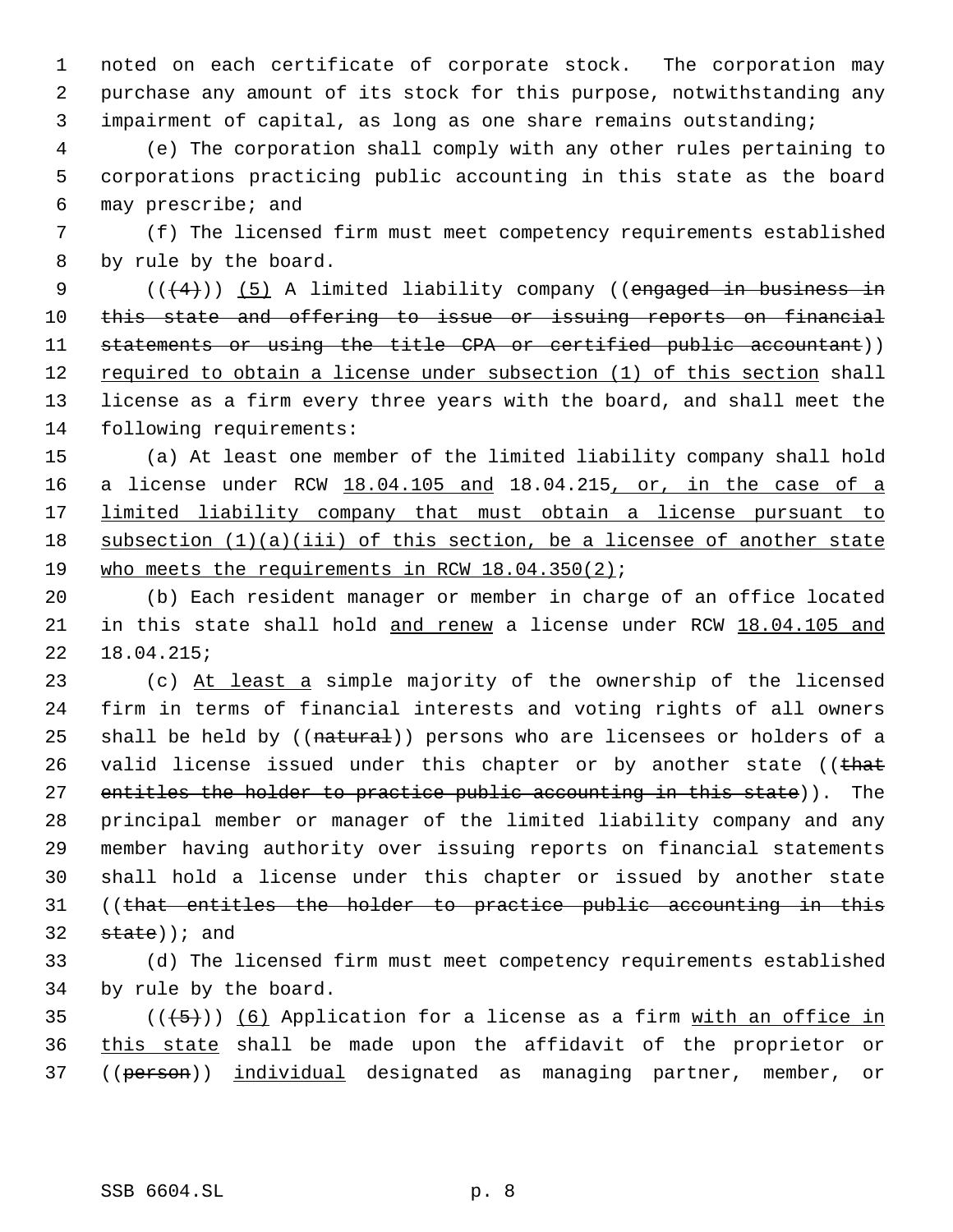1 shareholder for Washington. This ((person)) individual shall hold a license under RCW 18.04.215.

 (7) In the case of a firm licensed in another state and required to obtain a license under subsection (1)(a)(iii) of this section, the application for the firm license shall be made upon the affidavit of an individual who qualifies for practice privileges in this state under RCW 18.04.350(2) who has been authorized by the applicant firm to make the application. The board shall determine in each case whether the 9 applicant is eligible for a license. ((A partnership, corporation, or limited liability company which is licensed to practice under RCW 18.04.215 may use the designation "certified public accountants" or "CPAs" in connection with its partnership, limited liability company, 13 or corporate name.))

 (8) The board shall be given notification within ninety days after the admission or withdrawal of a partner, shareholder, or member engaged in this state in the practice of public accounting from any partnership, corporation, or limited liability company so licensed.

 $((+6))$  (9) Licensed firms ((which)) that fall out of compliance with the provisions of this section due to changes in firm ownership 20 ((or personnel)), after receiving or renewing a license, shall notify the board in writing within ninety days of its falling out of compliance and propose a time period in which they will come back into compliance. The board may grant a reasonable period of time for a firm to be in compliance with the provisions of this section. Failure to bring the firm into compliance within a reasonable period of time, as determined by the board, may result in suspension, revocation, or imposition of conditions on the firm's license.

28 ( $(\overline{+7})$ ) (10) Fees for the license as a firm and for notification of the board of the admission or withdrawal of a partner, shareholder, or member shall be determined by the board. Fees shall be paid by the firm at the time the license application form or notice of admission or withdrawal of a partner, shareholder, or member is filed with the board.

34  $((+8))$   $(11)$  Nonlicensee owners of licensed firms are:

 (a) Required to fully comply with the provisions of this chapter and board rules;

37 (b) Required to be ((a natural person)) an individual;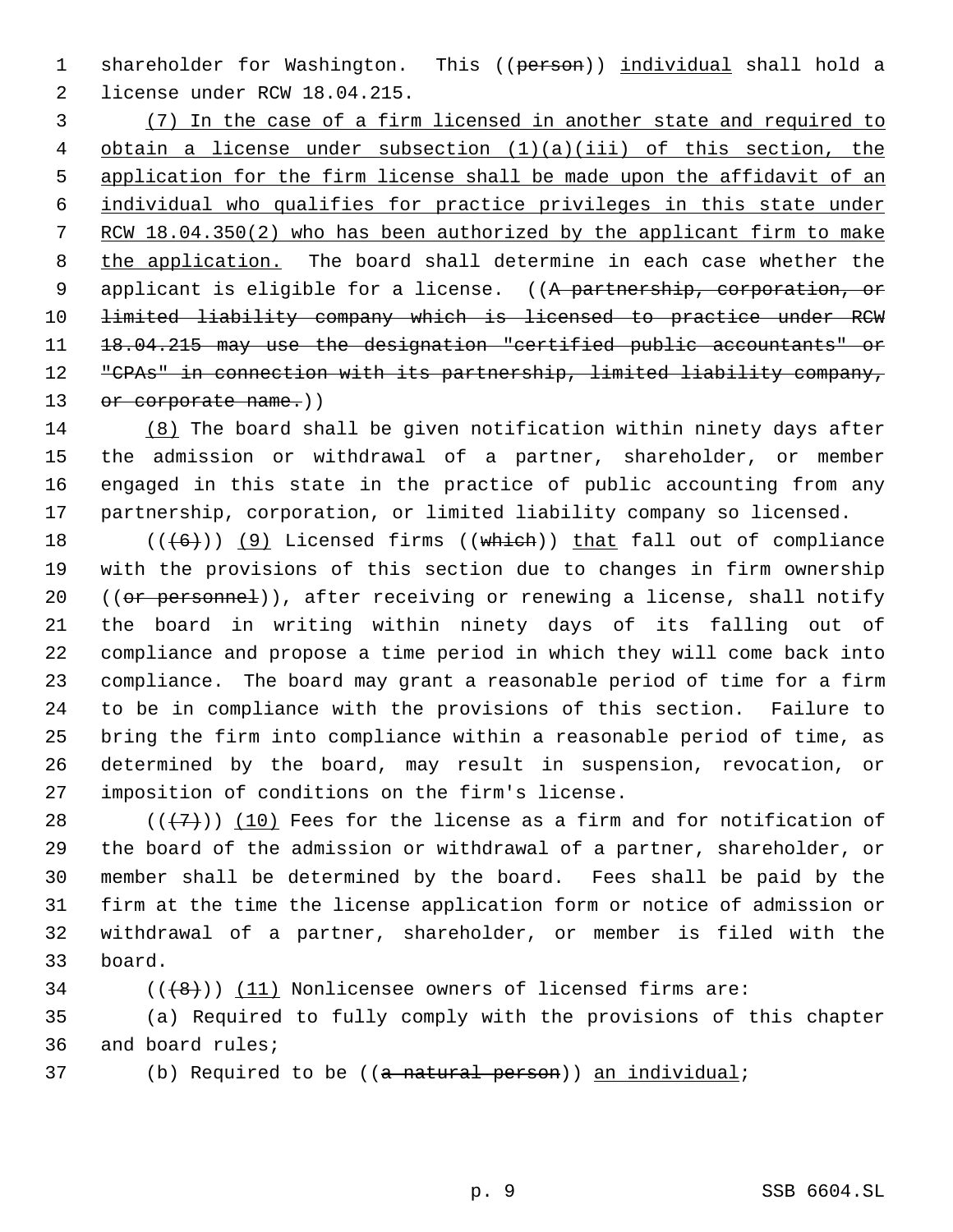(c) Required to be an active individual participant in the licensed firm or affiliated entities as these terms are defined by board rule; and

 (d) Subject to discipline by the board for violation of this chapter.

6  $((+9))$   $(12)$  Resident nonlicensee owners of licensed firms are required to meet:

 (a) The ethics examination, registration, and fee requirements as 9 established by the board rules; and

(b) The ethics CPE requirements established by the board rules.

11 ( $(\overline{(10)})$   $(13)(a)$  Licensed firms must notify the board within thirty days after:

 (i) Sanction, suspension, revocation, or modification of their professional license or practice rights by the securities exchange commission, internal revenue service, or another state board of accountancy;

 (ii) Sanction or order against the licensee or nonlicensee firm owner by any federal or other state agency related to the licensee's practice of public accounting or violation of ethical or technical standards established by board rule; or

 (iii) The licensed firm is notified that it has been charged with a violation of law that could result in the suspension or revocation of the firm's license by a federal or other state agency, as identified by board rule, related to the firm's professional license, practice rights, or violation of ethical or technical standards established by board rule.

 (b) The board must adopt rules to implement this subsection and may also adopt rules specifying requirements for licensees to report to the board sanctions or orders relating to the licensee's practice of public accounting or violation of ethical or technical standards entered against the licensee by a nongovernmental professionally related standard-setting entity.

 **Sec. 4.** RCW 18.04.205 and 2001 c 294 s 12 are each amended to read as follows:

 (1) Each office established or maintained in this state for the purpose of offering to issue or issuing attest or compilation reports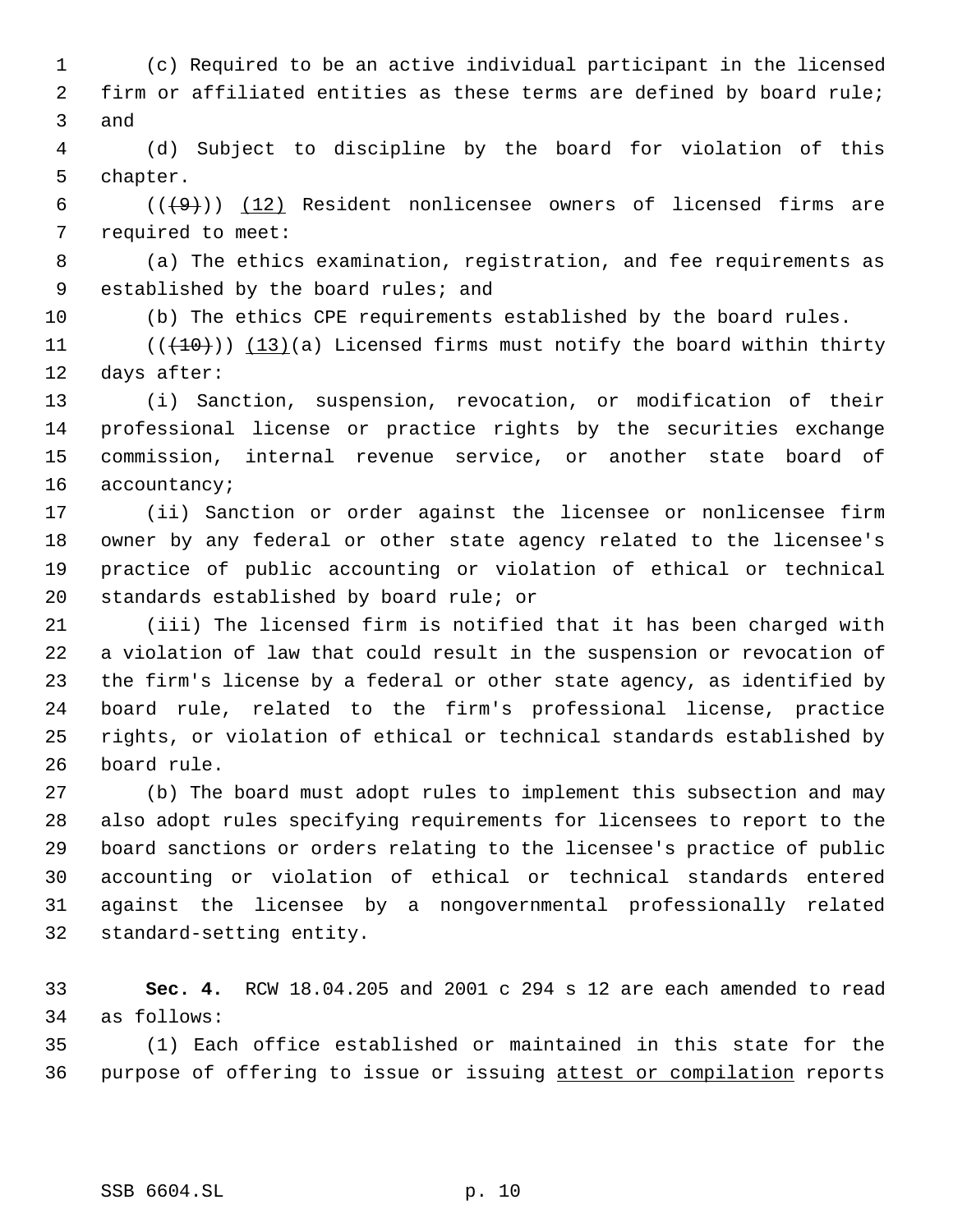((on financial statements)) in this state or that uses the title "certified public accountant" or "CPA," shall register with the board under this chapter every three years.

 (2) Each office established or maintained in this state shall be under the direct supervision of a resident licensee holding a license under RCW 18.04.105 and 18.04.215.

 (3) The board shall by rule prescribe the procedure to be followed to register and maintain offices established in this state for the 9 purpose of offering to issue or issuing attest or compilation reports 10 ((on financial statements)) or that use the title "certified public accountant" or "CPA."

 (4) Fees for the registration of offices shall be determined by the board. Fees shall be paid by the applicant at the time the registration form is filed with the board.

 **Sec. 5.** RCW 18.04.345 and 2001 c 294 s 17 are each amended to read as follows:

17 (1) No ((person)) individual may assume or use the designation "certified public accountant-inactive" or "CPA-inactive" or any other title, designation, words, letters, abbreviation, sign, card, or device 20 tending to indicate that the ((person)) individual is a certified 21 public accountant-inactive or CPA-inactive unless the ((person)) 22 individual holds a certificate. ((Persons)) Individuals holding only a certificate may not practice public accounting.

24 (2) No ((person)) individual may hold himself or herself out to the public or assume or use the designation "certified public accountant" or "CPA" or any other title, designation, words, letters, abbreviation, 27 sign, card, or device tending to indicate that the ((person)) individual is a certified public accountant or CPA unless the ((person)) individual qualifies for the privileges authorized by RCW 18.04.350(2) or holds a license under RCW 18.04.105 and 18.04.215.

 (3) No firm ((may hold itself out to the public as offering to issue or issuing reports on financial statements,)) with an office in this state may practice public accounting in this state or assume or use the designation "certified public accountant" or "CPA" or any other title, designation, words, letters, abbreviation, sign, card, or device tending to indicate that the firm is composed of certified public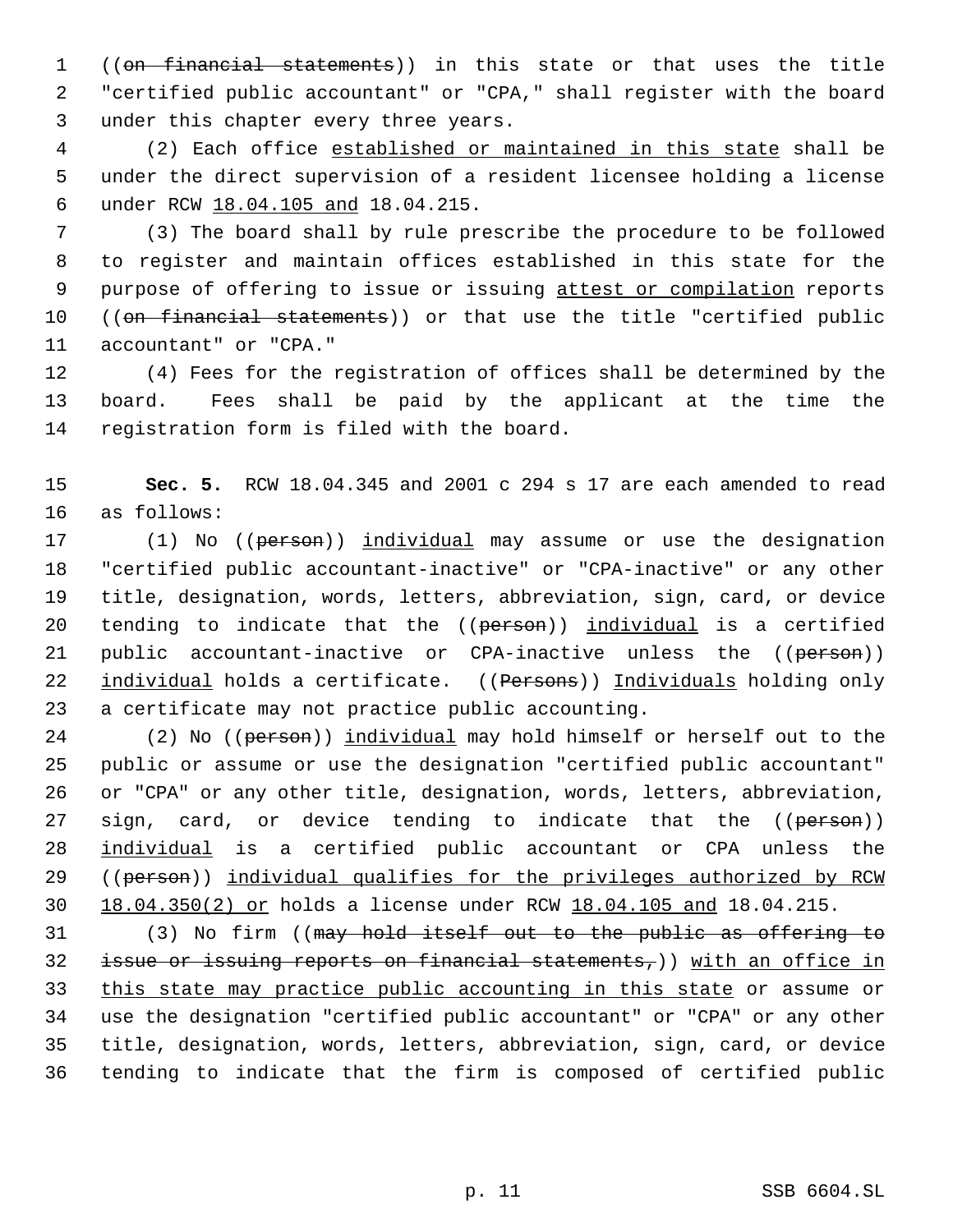accountants or CPAs, unless the firm is licensed under RCW 18.04.195 and all offices of the firm in this state are maintained and registered under RCW 18.04.205.

 (4) No firm may perform the services defined in RCW 18.04.025(21) (a), (c), or (d) for a client with its home office in this state unless the firm is licensed under RCW 18.04.195, renews the firm license as required under RCW 18.04.215, and all offices of the firm in this state are maintained and registered under RCW 18.04.205.

9 (5) No ((person)) individual, partnership, limited liability company, or corporation offering public accounting services to the public may hold himself, herself, or itself out to the public, or assume or use along, or in connection with his, hers, or its name, or any other name the title or designation "certified accountant," "chartered accountant," "licensed accountant," "licensed public accountant," "public accountant," or any other title or designation likely to be confused with "certified public accountant" or any of the abbreviations "CA," "LA," "LPA," or "PA," or similar abbreviations likely to be confused with "CPA."

19  $((+5+))$  (6) No licensed firm may operate under an alias, a firm name, title, or "DBA" that differs from the firm name that is registered with the board.

22  $((\langle 6 \rangle) )$  (7) No ((person)) individual with an office in this state may sign, affix, or associate his or her name or any trade or assumed 24 name used by the ((person)) individual in his or her business to any 25 report ((designated as an "audit," "review," or "compilation,")) 26 prescribed by professional standards unless the ((person)) individual 27 holds a license to practice under RCW  $18.04.105$  and  $18.04.215$  ((and))<sub> $\perp$ </sub> 28 a firm holds a license under RCW 18.04.195, and all of the ((person's)) 29 individual's offices in this state are ((<del>licensed</del>)) registered under RCW 18.04.205.

 $((\langle 7 \rangle)(8)$  No ((person)) individual licensed in another state may 32 sign, affix, or associate a firm name to any report ((designated as an "audit," "review," or "compilation," unless the firm)) prescribed by professional standards, or associate a firm name in conjunction with the title certified public accountant, unless the individual:

 (a) Qualifies for the practice privileges authorized by RCW 18.04.350(2); or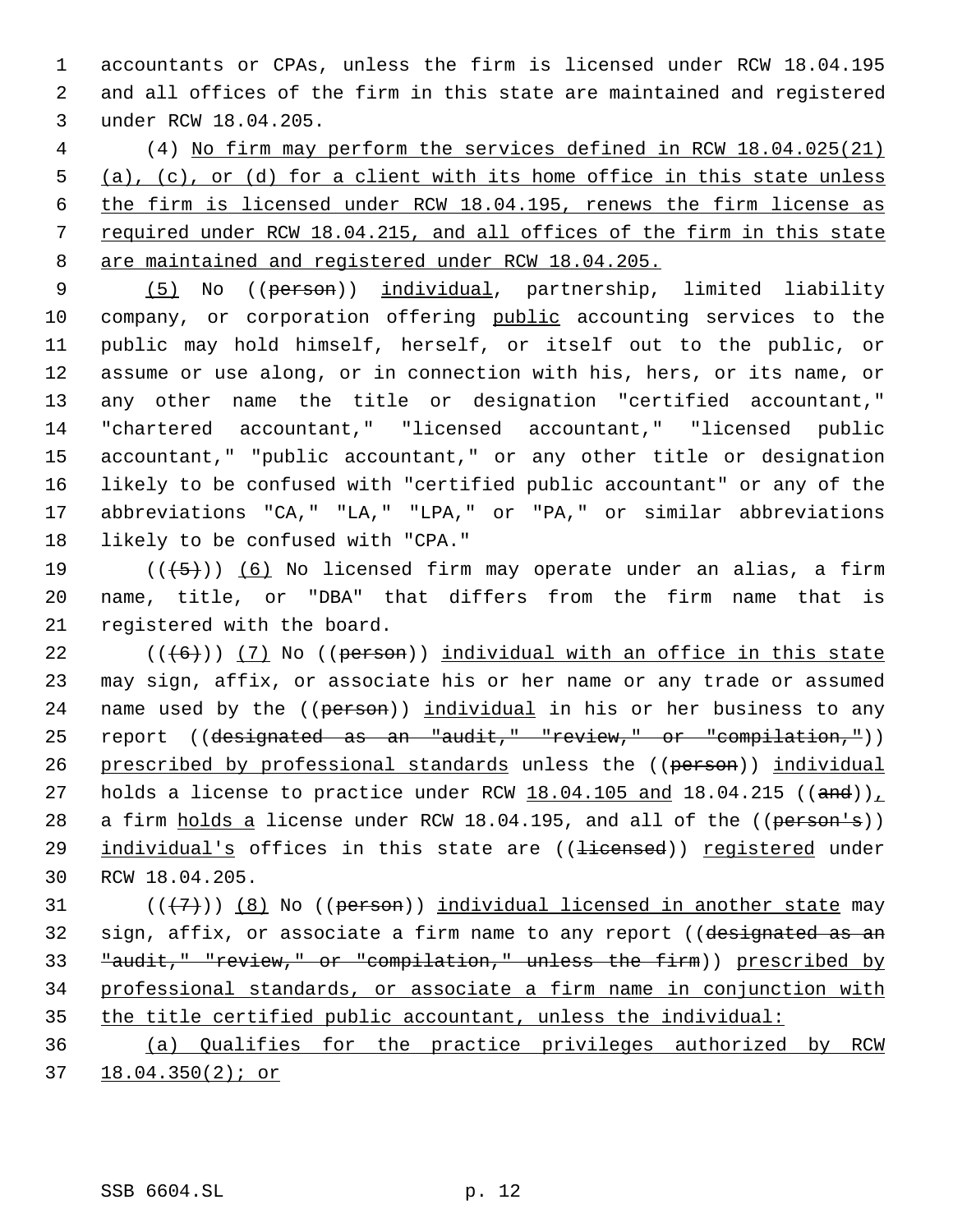1 (b) Is licensed under RCW ((18.04.195)) 18.04.105 and 18.04.215, 2 and all of  $((\text{its}))$  the individual's offices in this state are 3 maintained and registered under RCW 18.04.205.

4 (((8)) (9) No ((person)) individual, partnership, limited liability company, or corporation not holding a license to practice under RCW 18.04.105 and 18.04.215, or firm not licensed under RCW 18.04.195 or firm not registering all of the firm's offices in this state under RCW 18.04.205, or not qualified for the practice privileges 9 authorized by RCW 18.04.350(2), may hold himself, herself, or itself out to the public as an "auditor" with or without any other description or designation by use of such word on any sign, card, letterhead, or in any advertisement or directory.

 (10) For purposes of this section, because individuals practicing using practice privileges under RCW 18.04.350(2) are deemed substantially equivalent to licensees under RCW 18.04.105 and 16 18.04.215, every word, term, or reference that includes the latter 17 shall be deemed to include the former, provided the conditions of such practice privilege, as set forth in RCW 18.04.350 (4) and (5) are maintained.

 (11) Notwithstanding anything to the contrary in this section, it is not a violation of this section for a firm that does not hold a valid license under RCW 18.04.195 and that does not have an office in 23 this state to provide its professional services in this state so long as it complies with the requirements of RCW 18.04.195(1)(b).

25 **Sec. 6.** RCW 18.04.350 and 2001 c 294 s 18 are each amended to read 26 as follows:

27 (1) Nothing in this chapter prohibits any ((person)) individual not 28 holding a license and not qualified for the practice privileges 29 authorized by subsection (2) of this section from serving as an 30 employee of a firm licensed under RCW 18.04.195 and 18.04.215. 31 However, the employee ((<del>or assistant</del>)) shall not issue any 32 ((accounting)) compilation, review, audit, or examination report on 33 financial ((statement)) or other information over his or her name.

34 (2)(( $\left(\frac{1}{a}\right)$ ) An individual(( $\frac{1}{b}$ )) whose principal place of business is 35 not in this state( $\left($ , who has a valid certificate or license as a 36 certified public accountant from another state, and (i) whose state of 37 licensure has education, examination, and experience requirements that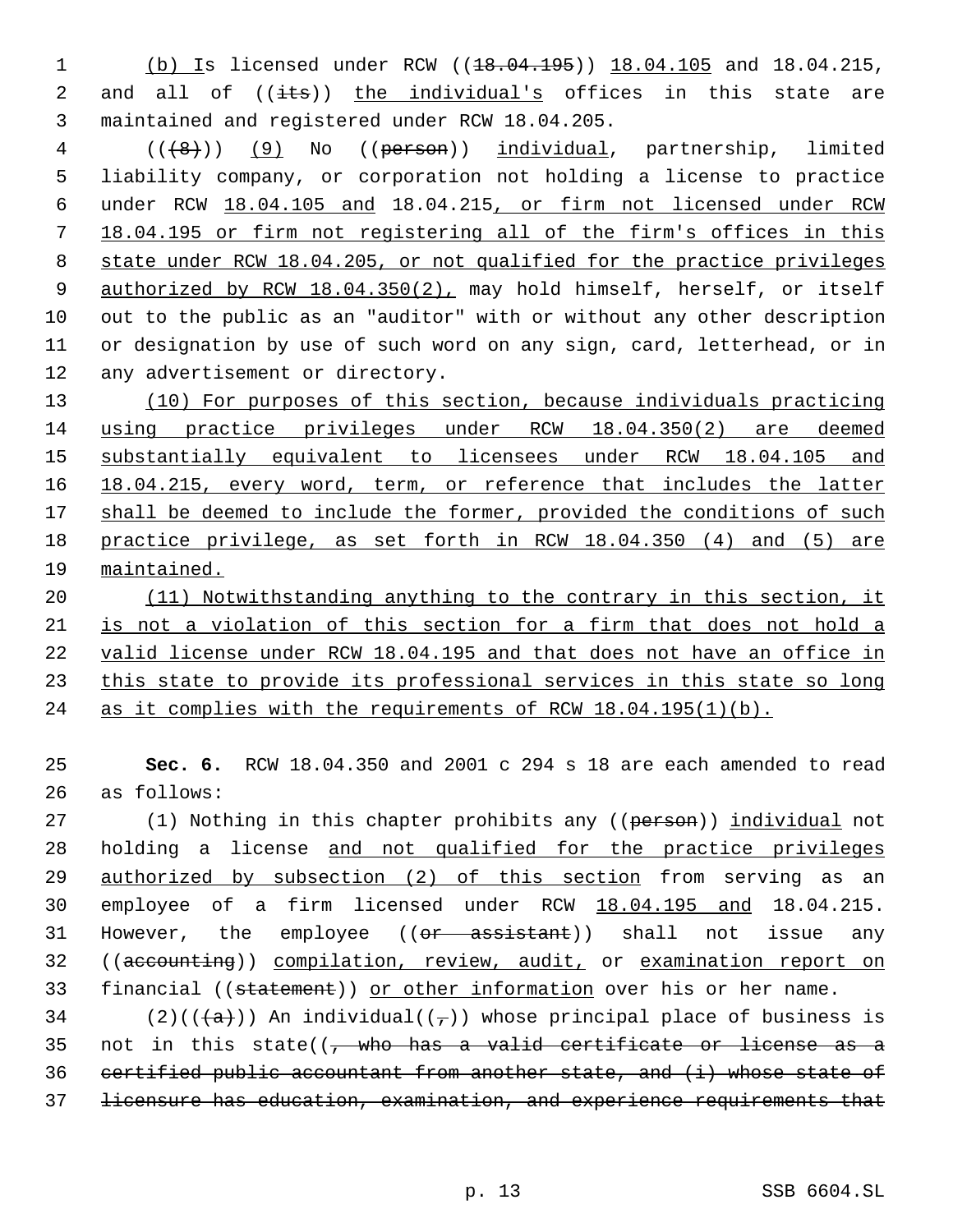1 are deemed by the board to be substantially equivalent to this state's requirements or (ii) who, as an individual, has education, examination, 3 and experience that are deemed by the board to be)) shall be presumed to have qualifications substantially equivalent to this state's 5 requirements and shall have all the privileges of ((<del>license holders</del>)) licensees of this state without the need to obtain a license under RCW 18.04.105 ((or 18.04.195. However, such individuals shall notify the 8 board, under such circumstances and in such manner as the board 9 determines by rule, of their intent to enter the state under this 10 section. The board shall have the authority to establish a fee for the 11 practice privilege granted under this section by rule.)) if the individual:

 (a) Holds a valid license as a certified public accountant from any state that requires, as a condition of licensure, that an individual:

 (i) Have at least one hundred fifty semester hours of college or university education including a baccalaureate or higher degree 17 conferred by a college or university;

 (ii) Achieve a passing grade on the uniform certified public accountant examination; and

20 (iii) Possess at least one year of experience including service or advice involving the use of accounting, attest, compilation, management advisory, financial advisory, tax, or consulting skills, all of which 23 was verified by a licensee; or

24 (b) ((An individual that enters the state under this section and is granted this practice privilege shall abide by this chapter and the rules adopted under this chapter and shall be subject to discipline for 27 violation of this chapter. However, such individual is exempt from the continuing education requirements of this chapter provided the individual has met the continuing education requirements of the state in which the individual holds a valid certificate or license. The board may accept NASBA's designation of the individual's state as substantially equivalent to national standards, or NASBA's designation of the applicant as substantially equivalent to national standards, as meeting the requirement for a certified public accountant to be substantially equivalent to this state's requirements)) Holds a valid license as a certified public accountant from any state that does not meet the requirements of (a) of this subsection, but such individual's qualifications are substantially equivalent to those requirements. Any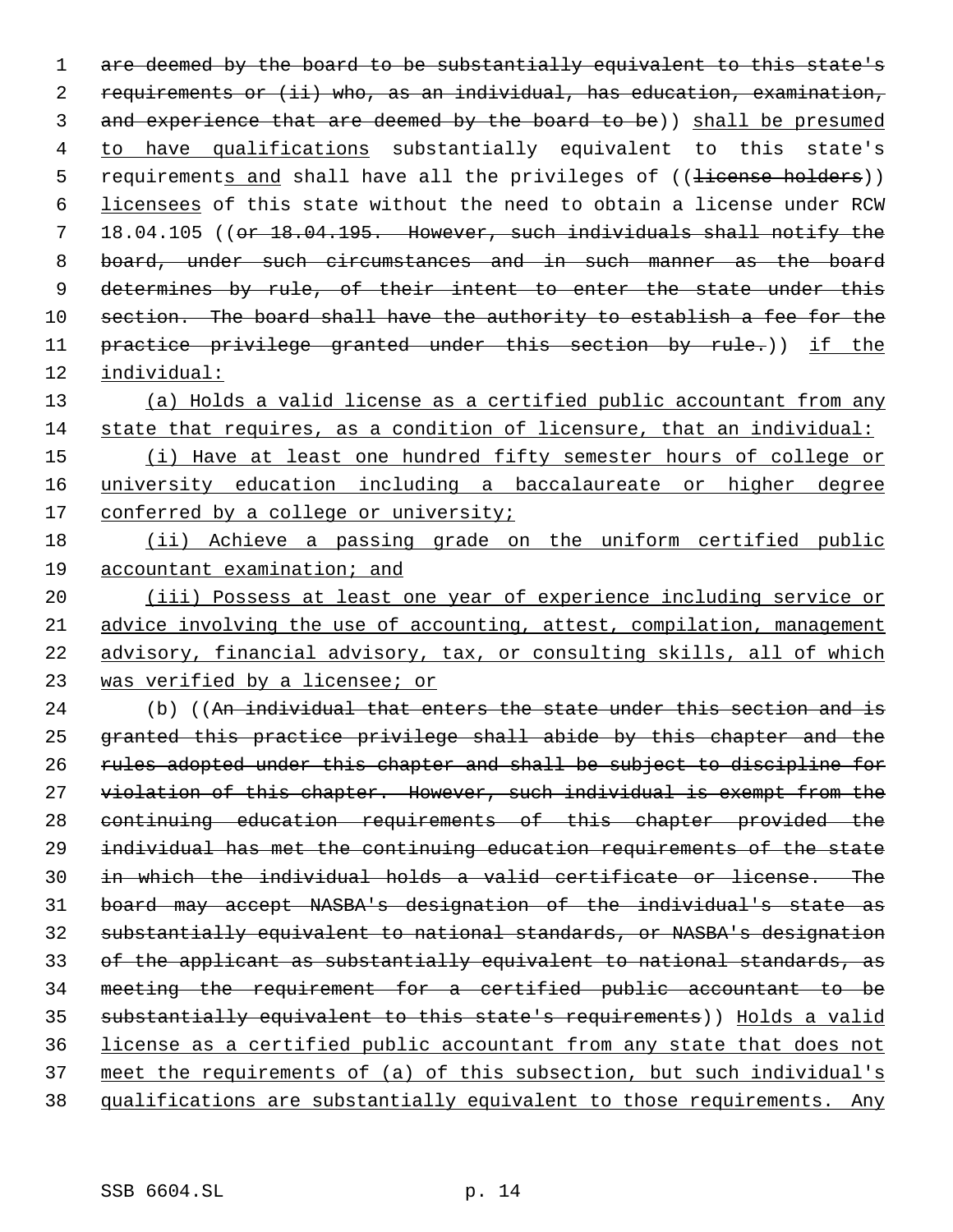individual who passed the uniform certified public accountant examination and holds a valid license issued by any other state prior to January 1, 2012, may be exempt from the education requirements in (a)(i) of this subsection for purposes of this section. (3) Notwithstanding any other provision of law, an individual who qualifies for the practice privilege under subsection (2) of this section may offer or render professional services, whether in person or by mail, telephone, or electronic means, and no notice, fee, or other submission shall be provided by any such individual. Such an individual shall be subject to the requirements of subsection (4) of this section. 12 (((e)) (4) Any ((certificate or license holder)) individual 13 licensee of another state exercising the privilege afforded under subsection (2) of this section and the firm that employs that licensee  $simultaneously constant((s)),$  as a condition of  $((the grant of))$ 16 exercising this privilege: 17 ( $(\frac{1}{1})$ ) (a) To the personal and subject matter jurisdiction and 18 disciplinary authority of the board; 19 ( $(\frac{1+i}{i})$ ) (b) To comply with this chapter and the board's rules; (c) That in the event the license from the state of the individual's principal place of business is no longer valid, the individual will cease offering or rendering professional services in this state individually and on behalf of a firm; and (d) To the appointment of the state board which issued the certificate or license as their agent upon whom process may be served in any action or proceeding by this state's board against the certificate holder or licensee. (( $\left(\frac{d}{d}\right)$ ) (5) An individual who qualifies for practice privileges under subsection (2) of this section may, for any entity with its home office in this state, perform the following services only through a firm that has obtained a license under RCW 18.04.195 and 18.04.215: (a) Any financial statement audit or other engagement to be performed in accordance with statements on auditing standards; (b) Any examination of prospective financial information to be performed in accordance with statements on standards for attestation engagements; or (c) Any engagement to be performed in accordance with public company accounting oversight board auditing standards.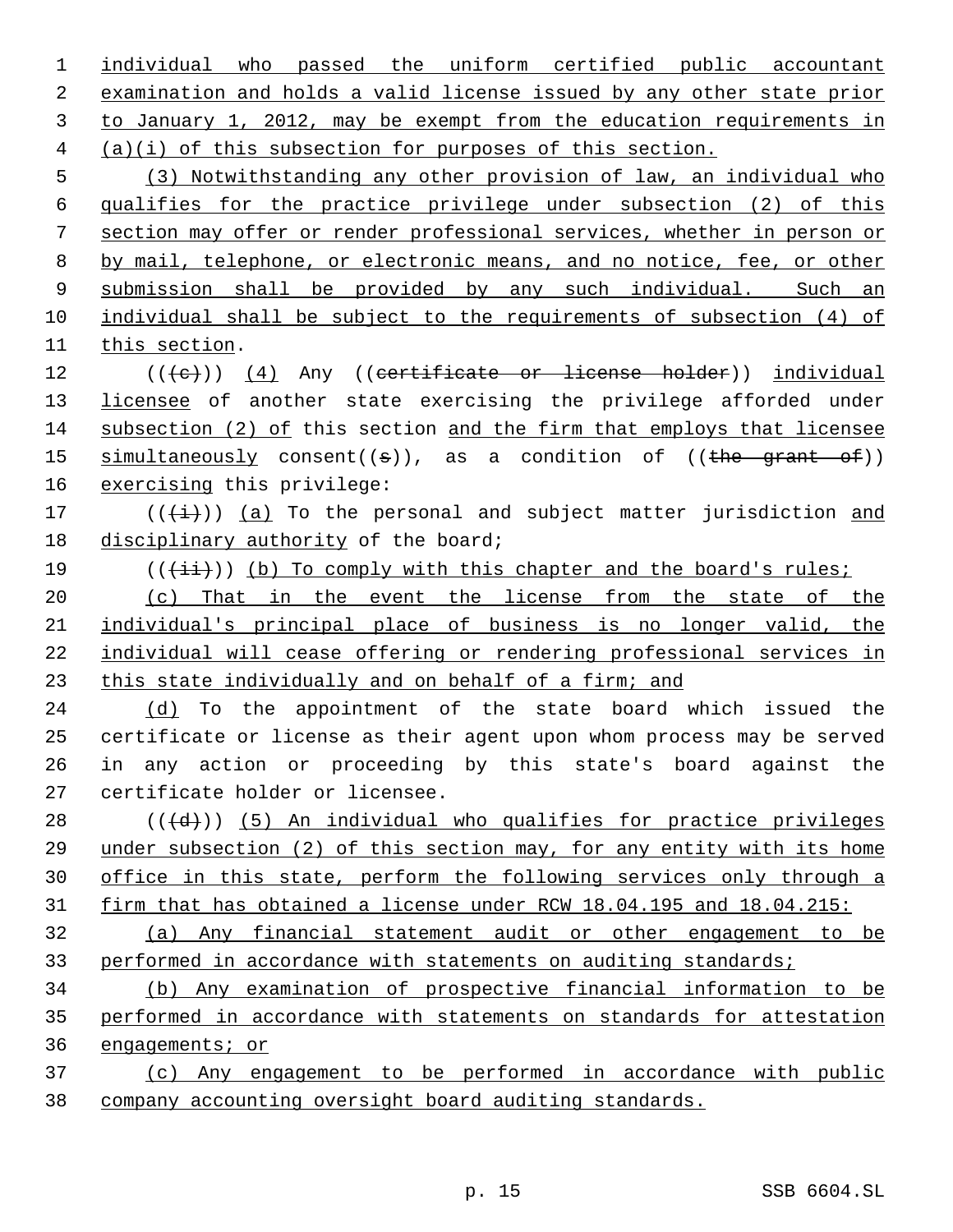1 (6) A licensee of this state offering or rendering services or 2 using their ((certified public accountant)) CPA title in another state 3 shall be subject to disciplinary action in this state for an act 4 committed in another state for which the ((certificate or permit 5 holder)) licensee would be subject to discipline for an act committed 6 in the other state ((provided the board receives timely notification of 7 the act)). Notwithstanding RCW 18.04.295 and this section, the board 8 ((may)) shall cooperate with and investigate any complaint made by the 9 board of accountancy of another state or jurisdiction.

 $((\langle 3 \rangle)(7)$  Nothing in this chapter prohibits a licensee, a 11 licensed firm, ((or)) any of their employees, or persons qualifying for 12 practice privileges by this section from disclosing any data in confidence to other certified public accountants, quality assurance or peer review teams, partnerships, limited liability companies, or 15 corporations of certified public accountants or to the board or any of its employees engaged in conducting quality assurance or peer reviews, or any one of their employees in connection with quality or peer reviews of that accountant's accounting and auditing practice conducted under the auspices of recognized professional associations.

 $((+4))$   $(8)$  Nothing in this chapter prohibits a licensee, a 21 licensed firm,  $((\theta \cdot \tau))$  any of their employees, or persons qualifying for 22 practice privileges by this section from disclosing any data in confidence to any employee, representative, officer, or committee member of a recognized professional association, or to the board, or any of its employees or committees in connection with a professional investigation held under the auspices of recognized professional associations or the board.

28  $((+5))$  (9) Nothing in this chapter prohibits any officer, 29 employee, partner, or principal of any organization:

 (a) From affixing his or her signature to any statement or report in reference to the affairs of the organization with any wording designating the position, title, or office which he or she holds in the organization; or

34 (b) From describing himself or herself by the position, title, or 35 office he or she holds in such organization.

36  $((+6))$   $(10)$  Nothing in this chapter prohibits any person or firm 37 composed of persons not holding a license under ((RCW 18.04.215)) this 38 chapter from offering or rendering to the public bookkeeping,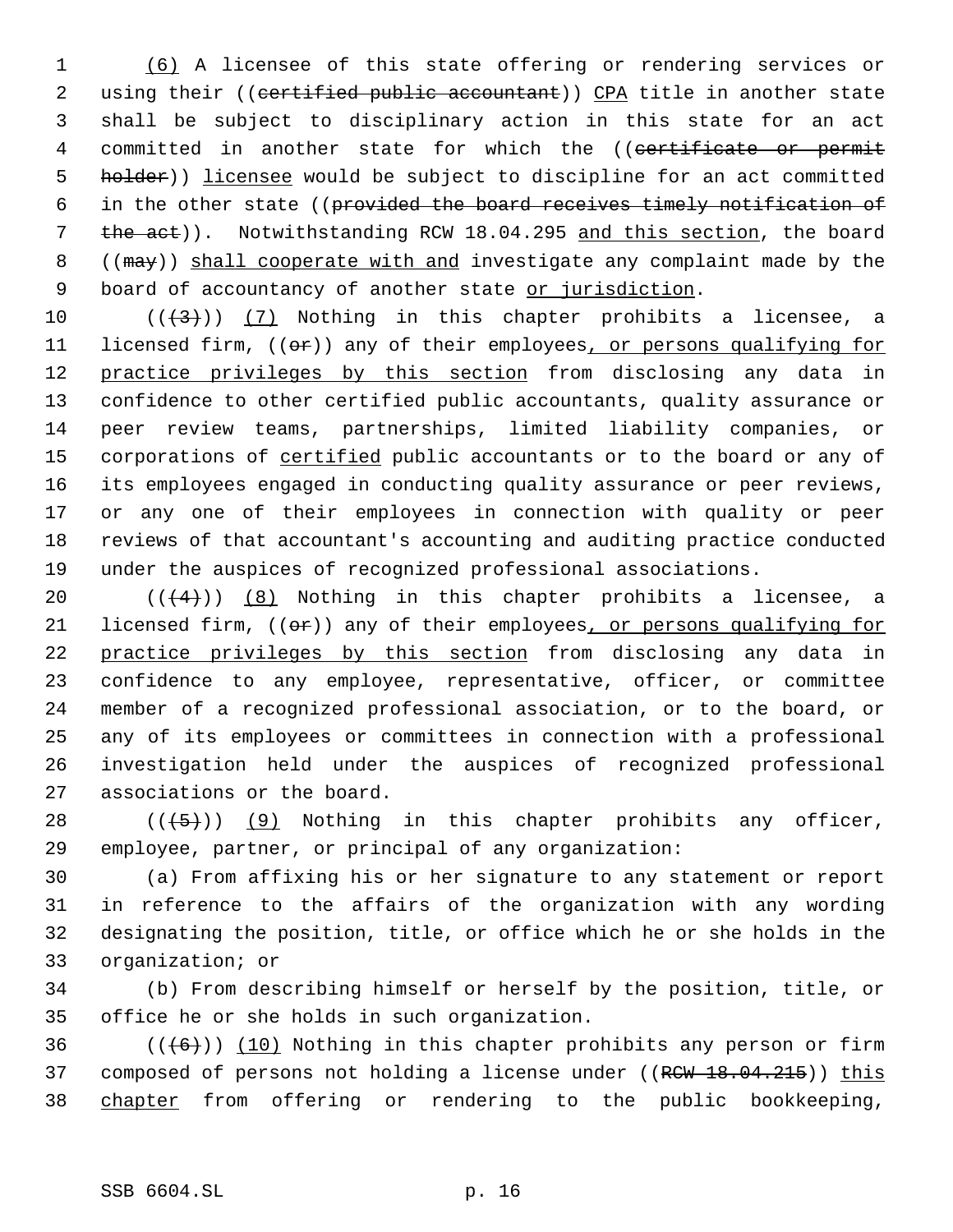accounting, tax services, the devising and installing of financial information systems, management advisory, or consulting services, the preparation of tax returns, or the furnishing of advice on tax matters, the preparation of financial statements, written statements describing how such financial statements were prepared, or similar services, provided that persons, partnerships, limited liability companies, or 7 corporations not holding a license ((under RCW 18.04.215)) who offer or render these services do not designate any written statement as an "audit report," "review report," or "compilation report," do not issue any written statement which purports to express or disclaim an opinion on financial statements which have been audited, and do not issue any written statement which expresses assurance on financial statements which have been reviewed.

14 ( $(\langle 7 \rangle)$ ) (11) Nothing in this chapter prohibits any act of or the use of any words by a public official or a public employee in the performance of his or her duties.

 $((+8))$   $(12)$  Nothing contained in this chapter prohibits any person who holds only a valid certificate from assuming or using the designation "certified public accountant-inactive" or "CPA-inactive" or any other title, designation, words, letters, sign, card, or device tending to indicate the person is a certificate holder, provided, that such person does not perform or offer to perform for the public one or more kinds of services involving the use of accounting or auditing skills, including issuance of reports on financial statements or of one or more kinds of management advisory, financial advisory, consulting services, the preparation of tax returns, or the furnishing of advice on tax matters.

 $((+9))$   $(13)$  Nothing in this chapter prohibits the use of the title "accountant" by any person regardless of whether the person has been granted a certificate or holds a license under this chapter. Nothing in this chapter prohibits the use of the title "enrolled agent" or the designation "EA" by any person regardless of whether the person has been granted a certificate or holds a license under this chapter if the person is properly authorized at the time of use to use the title or designation by the United States department of the treasury. The board shall by rule allow the use of other titles by any person regardless of whether the person has been granted a certificate or holds a license